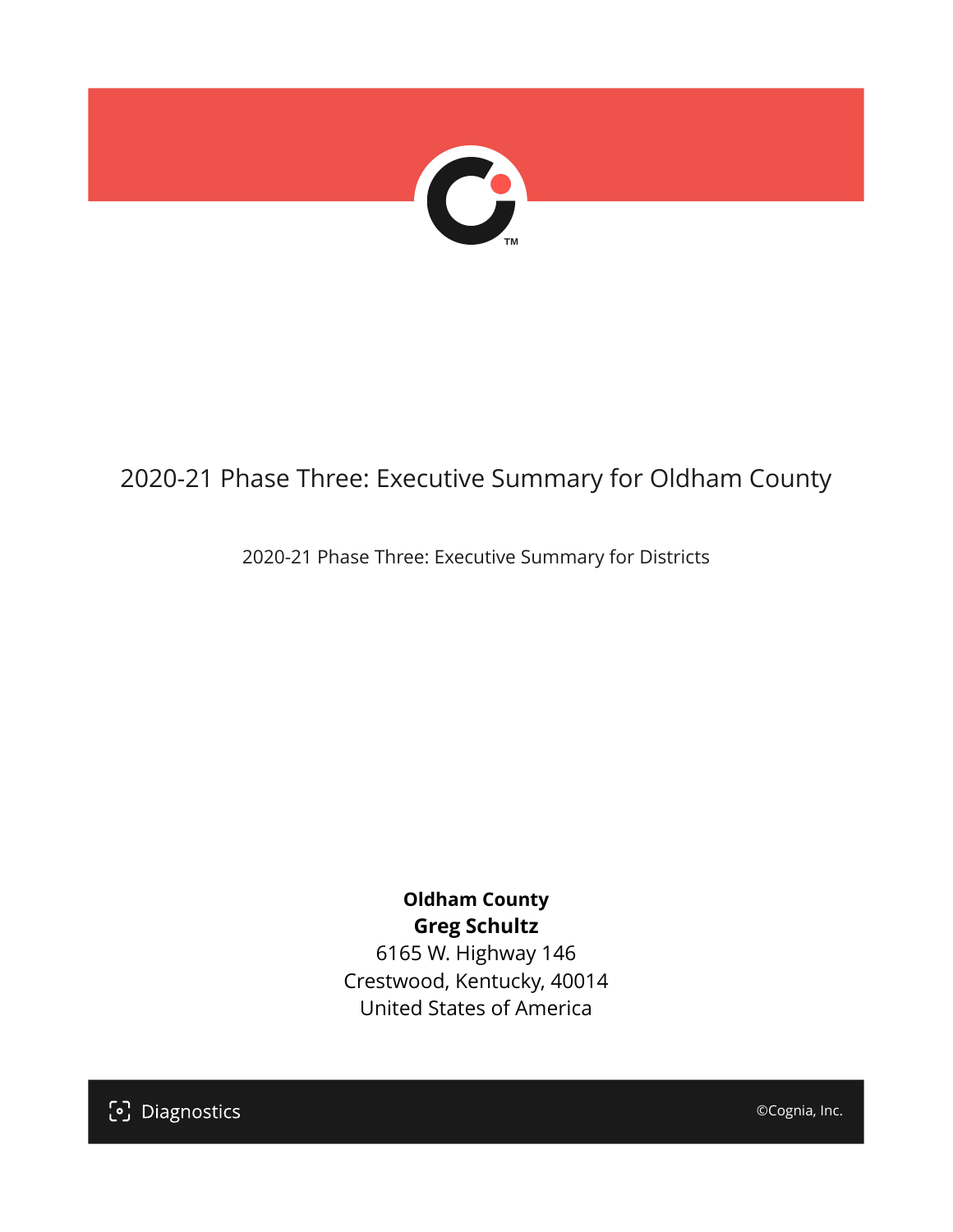2020-21 Phase Three: Executive Summary for Districts - 2020-21 Phase Three: Executive Summary for Oldham County - Generated on 01/12/2021

Oldham County

### **Table of Contents**

[2020-21 Phase Three: Executive Summary for Districts](#page-2-0)

[3](#page-2-0)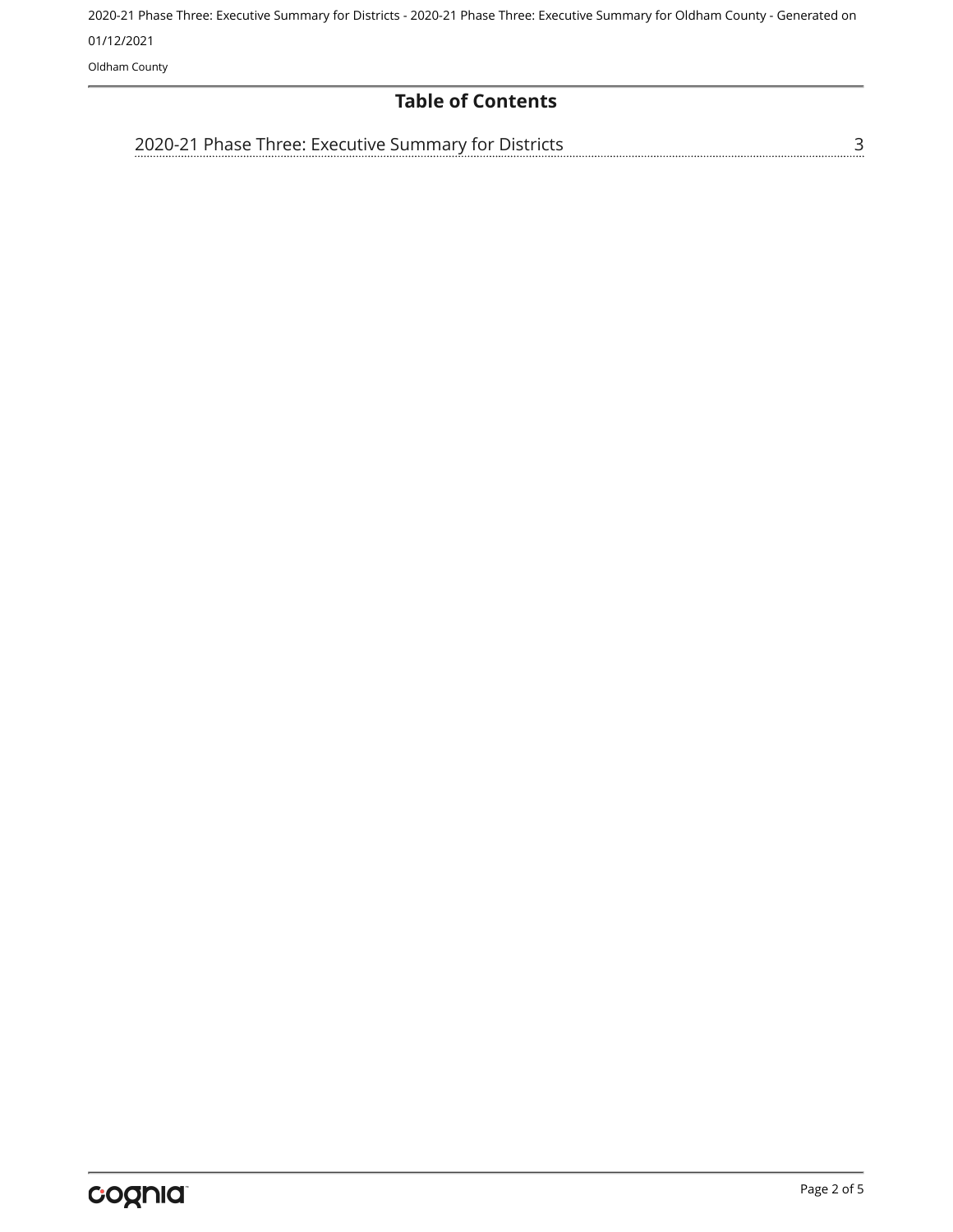2020-21 Phase Three: Executive Summary for Districts - 2020-21 Phase Three: Executive Summary for Oldham County - Generated on 01/12/2021 Oldham County

## <span id="page-2-0"></span>**2020-21 Phase Three: Executive Summary for Districts**

. Describe the district's size, community/communities, location, and changes it has experienced in the last three years. Include demographic information about the students, staff, and community at large. What unique features and challenges are associated with the community/communities the district serves?

The Oldham County Schools public school district serves over 12,500 students and is a consistently top-performing district in the state, both on state and national assessments. The district embraces rigorous academic standards, innovation, continuous improvement and the involvement of parents and community members. A focus on 21st Century Learning Outcomes includes preparing students for a global economy in which they will be solving problems we don't know are problems yet, using technology that doesn't yet exist. The district emphasizes critical thinking, problem-solving, innovation, creativity, communication, leadership and technology as key skills. Our successes have been achieved through exceptional leadership provided by our locally- elected school board, by administrative staff at the district and school levels, through high-quality instruction provided on a daily basis by our dedicated and highly skilled teachers, through the high expectations and support of our parents and community, and last but not least, through the hard work of our students, who are encouraged to come to school every day ready to learn. The district consists of a preschool, nine elementary schools, four middle schools, three high schools, an alternative school, a next-generation high school, a center for the arts and community education.

. Provide the district's purpose statement and ancillary content such as mission, vision, values, and/or beliefs. Describe how the district embodies its purpose through its program offerings and expectations for students.

We have committed to ensuring that each and every OCS graduate is prepared through our five graduate competencies: (1) Media and Technology Skills. Society in the 21st Century is saturated with an abundance of information. Graduates of Oldham County Schools will be prepared to utilize vital information through a variety of media and technology tools in the workplace and at home. (2) Critical Thinking and Problem Solving. To compete in a global economy, graduates of Oldham County Schools will possess thinking skills and problem-solving strategies that equip them to excel as workers and maneuver through life's challenges. (3) Communication Skills. Graduates of Oldham County Schools will possess reading, writing, speaking and listening skills that enable them to be successful in a complex and competitive society. (4) Creativity and Innovation. Graduates of Oldham County Schools will be successful in the conceptual age because they will have experienced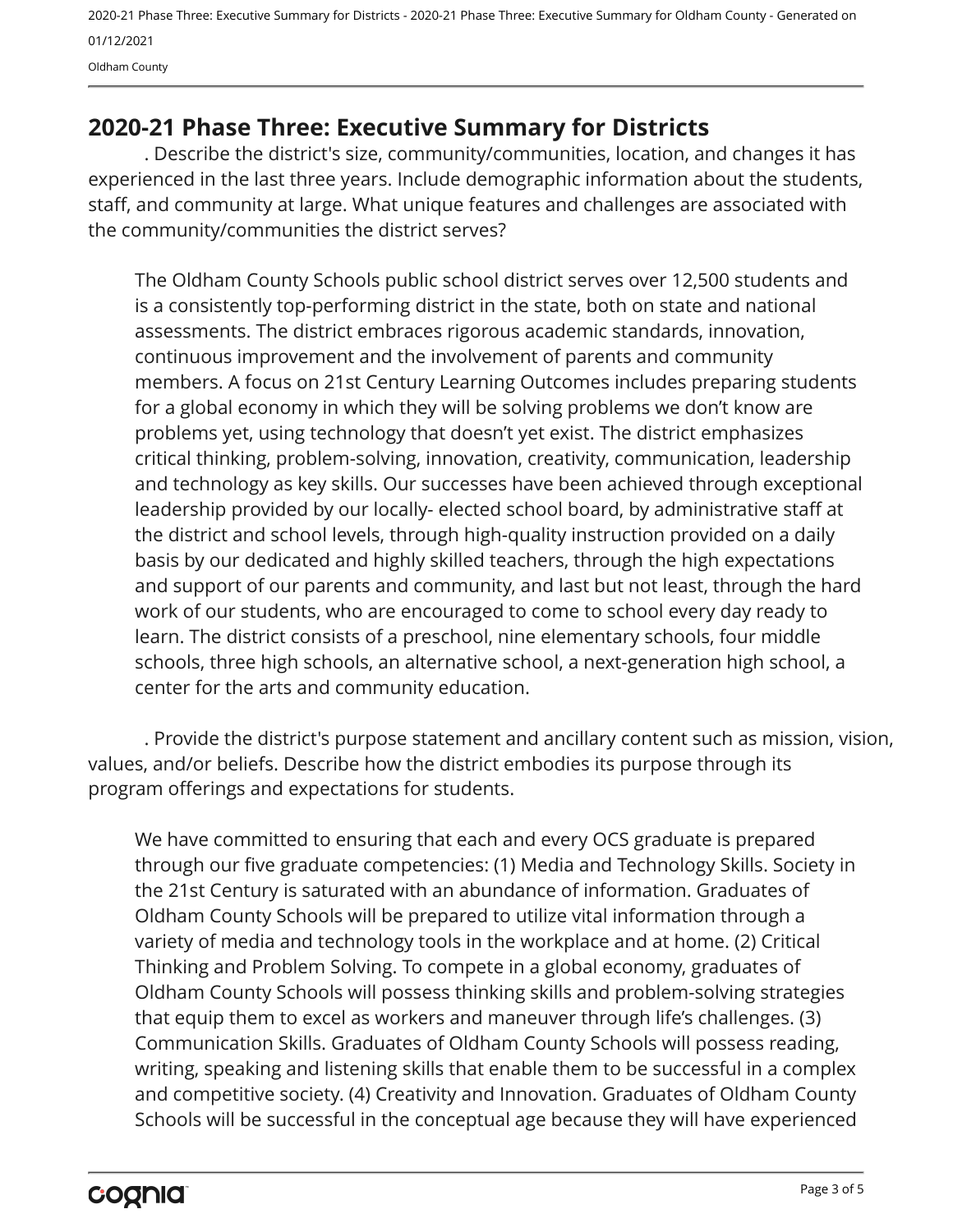2020-21 Phase Three: Executive Summary for Districts - 2020-21 Phase Three: Executive Summary for Oldham County - Generated on 01/12/2021

Oldham County

many opportunities to use their knowledge in ways that allow them to discover, design, and invent concepts and products. (5) Leadership. Graduates of Oldham County Schools will have experienced ongoing opportunities to grow as leaders who are capable of serving at various levels in society. Our District, School, and Classroom Commitments: Teachers in every Oldham County classroom provide an instructional program based on the five essential areas listed below: Rigorous Curriculum (What do students need to learn?)Student Engagement in Learning (How will we engage them so they learn best?)Continuous Assessment (How will we know when they have learned?)Intervention (What will we do when they have not learned?)Enrichment and Acceleration (What will we do when they have already learned?)Rigorous Curriculum (What do students need to learn?)

. Describe the district's notable achievements and areas of improvement in the last three years. Additionally, describe areas for improvement that the district is striving to achieve in the next three years.

Oldham County has performed very well on state and national assessments over a number of years. Currently, we are working to expand opportunities for our students to earn their diploma and to acquire skills to have them ready for a variety of post-secondary opportunities. Our Advanced Placement qualifying scores, successful hours of dual-credit coursework, and college acceptance ranks among the highest in Kentucky.

. **Districts Supporting CSI/TSI (including ATSI) Schools Only:** Describe the procedures for monitoring and providing support for (a) CSI/TSI school(s) so as to ensure the successful implementation of the school improvement plan.

#### NA

. Provide any additional information you would like to share with the public and community that were not prompted in the previous sections.

NA